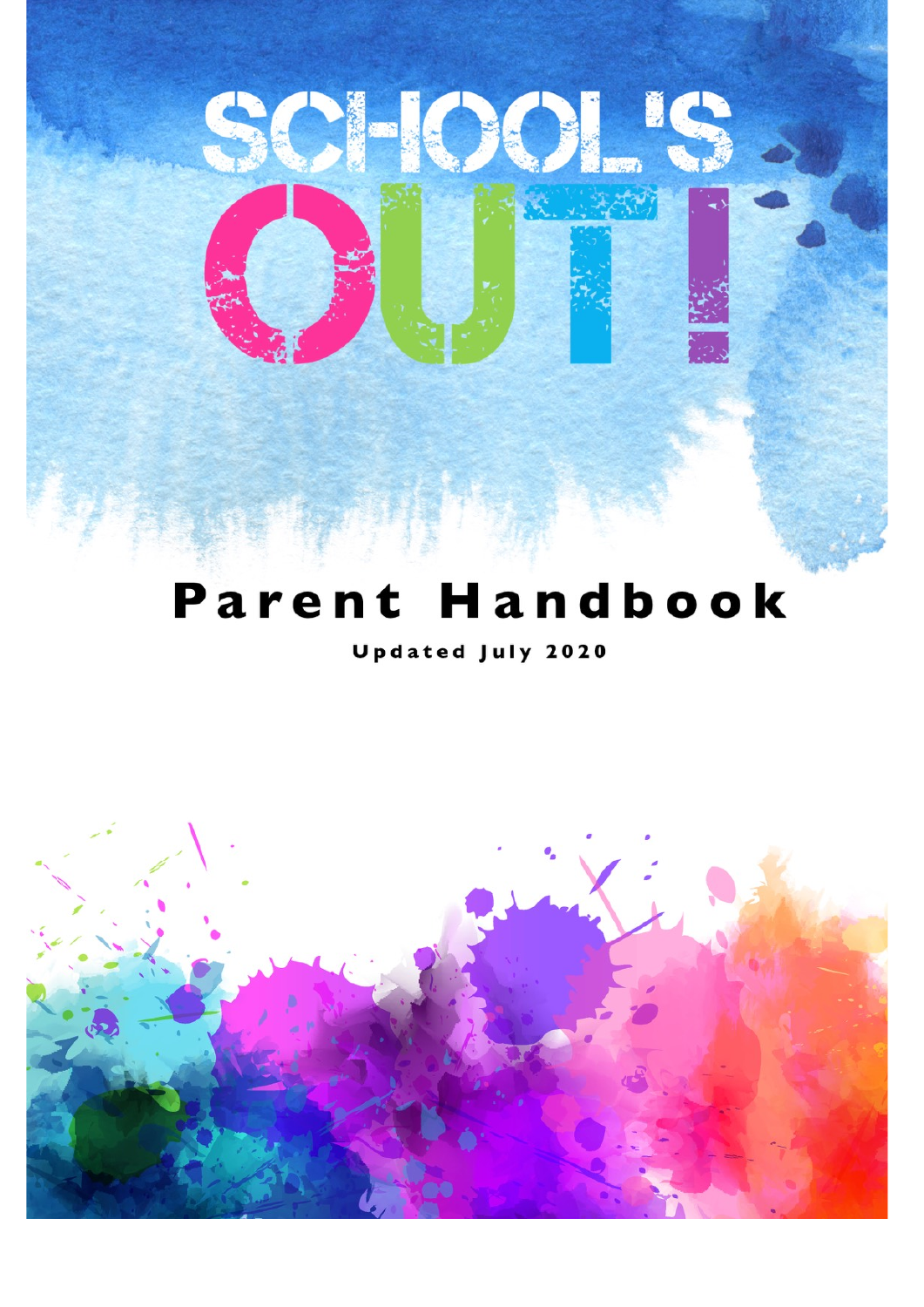This handbook has been produced to provide Parents/Guardians with information on the Schools Out, Outside School Hours Care Program. We hope your children enjoy attending the program as they participate in a variety of activities and challenges. (For any clarification regarding procedures within this handbook, please refer to the Schools Out OSHC Policy and Procedures Book).

# **OUR PHILOSOPHY:**

Our service aims to provide a program that supports and encourages all children regardless of age, gender, religion, culture and ability. We acknowledge that all children are different, and encourage and celebrate this uniqueness. Our service provides a safe and secure environment in which children may feel confident enough to challenge themselves, to explore and to grow. Our program provides activities and experiences that stimulate children's development, having fun while they learn. Experiences are provided within a flexible environment to allow the participation of all regardless of ability. Those with special needs are welcomed, with opportunities available within all experiences and activities so as encourage full participation. Children will be given choices and encouraged within the process of decision-making. Emphasis will be placed on problem solving skills, along with other life skills that impact greatly upon this age group. Children will be encouraged to respect all others as an important part of their team, staff using team games to further promote this necessary life skill. Our professional, caring staff will provide continuity between home and vacation care making the transition an easier one for both parents and children.

# **AIMS OF PROGRAM**

- 1. Supporting parents and the local communities.
- 2. To provide a service while maintaining a high level of care and security.
- 3. To provide a safe and fun environment for those children requiring supervision whilst parents are at work after school hours. This program is for school aged children of all Back grounds, stages and abilities.
- 4. To provide a program suitable for all ages and abilities of children attending the program taking into consideration the following guidelines: (a) Safety for the children. (b) Educational benefits for the children. (c) A choice of activities at all times. (d) Introduction to new ideas and expanding social and cognitive skills.
- 5. To provide a quality program that develops their needs.
- 6. To provide participants with well-organised skilled and friendly staff.
- 7. To recognise that every child is a unique individual with particular physical, intellectual, social and emotional potential.

# **THE PROGRAM**

Schools Out, OSHC offers a fun recreational program for children in primary school. There is a range of activities including art and craft, construction, games, music and movement, and technology. The children are encouraged to make suggestions to include in the program and to ask for activities/equipment that might not originally be planned on the day. The program is guided by the My Time, Our Place framework for School Aged Care. The five learning outcomes of My Time, Our Place are:

- 1. Children have a strong sense of identity
- 2. Children are connected with and contribute to their world
- 3. Children have a strong sense of wellbeing
- 4. Children are confident and involved learners
- 5. Children are effective communicators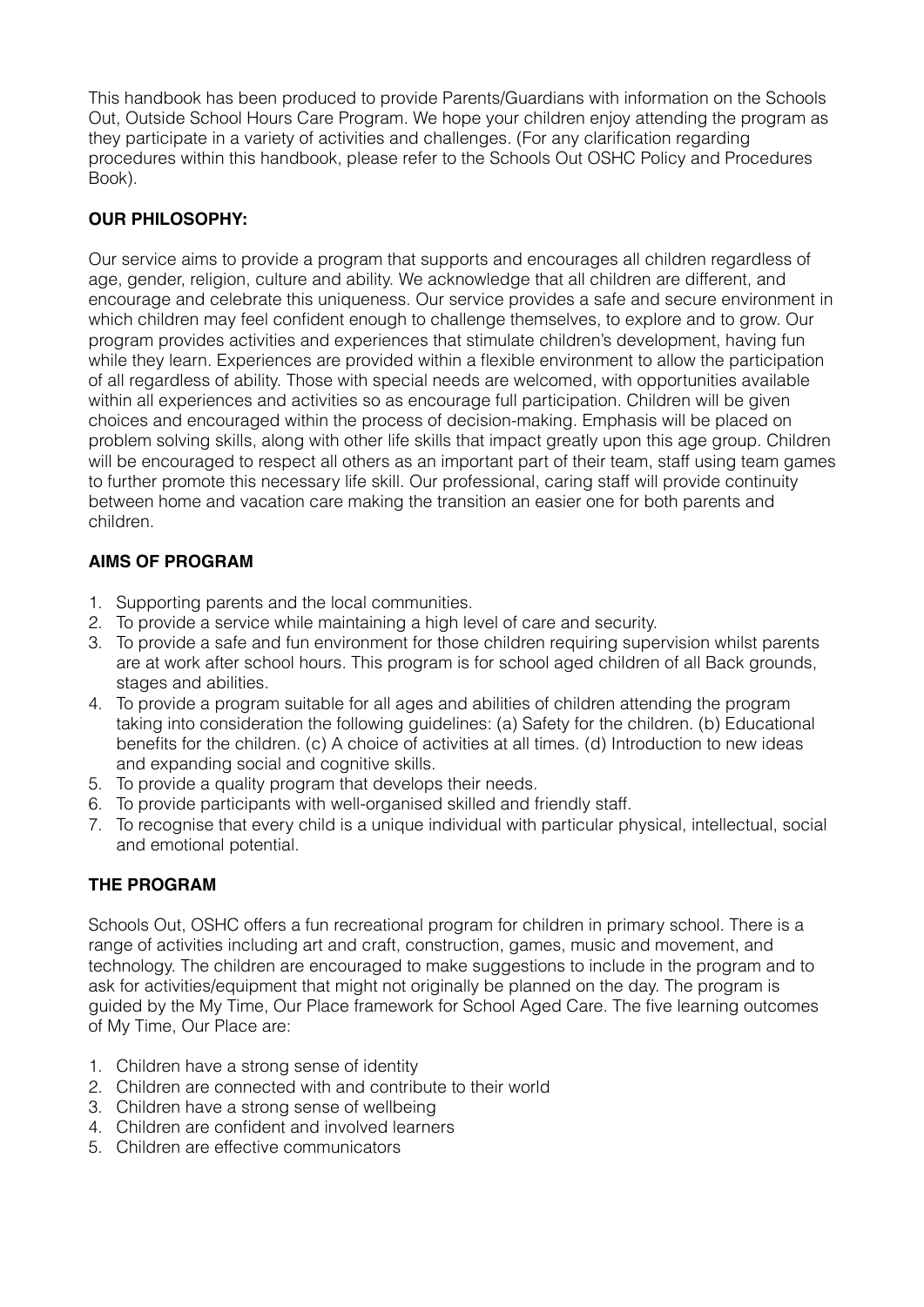# **THE NATIONAL QUALITY AGENDA**

In 2012 the Licensing and Quality Assurance Systems for Children's Services become integrated and managed at a federal level. This means that all education and care services, including Vacation Care, across Australia will be subject to the same levels for licensing and quality assurance.

The National Quality Standard is a schedule to the National Regulations and sets a new benchmark for the quality of early and middle childhood services. It will also gives services and families a better understanding of a quality service and information to compare services more effectively. As this is a new system, it is not possible for all services to be assessed immediately. Macedon Ranges School Holiday Program has not yet been assessed against the National Quality Standards. The Centre has Service Approval from the VIC Department of Education & Training.

## **HOURS OF OPERATION**

Schools Out OSHC program is open during school terms from 06.30am to 6.30pm, Monday to Friday (excluding public holidays and curriculum days unless otherwise advised).

## **ARRIVING**

When you arrive at the service please ensure your child is signed in. Please inform a staff member your child's arrival. If your child has medication to take during OSHC please refer to the Administration of Medication section of this document.

#### **SIGNING IN**

It is a Federal and State Government requirement that your child is signed in and out with a full signature each time they attend OSHC. Sign in sheets must also be signed for any absence. A reminder note will be placed on the previous sign in/out sheets.

## **ACCESS TO THE SERVICE**

Access for families and children to the Schools Out OSHC program will be non- discriminatory. Children's access to safety and care at the service will be ensured, and the custodial rights of parents to access the service will be protected. Other members of the community, professionals and students will be provided access to the service where they

can enhance the program's quality, the protection of the welfare and rights of children and staff, or the provision of training and experience to people within the children's services field.

## **EXCURSIONS**

Excursions are an integral part of the children's program at the Schools Out OSHC, these will be developed to provide a broad range of experiences for children. Signed parental permission (available through the Iparent Portal) is necessary for all excursions, which all comply with departmental OSHC Standards. On excursions there will be ratio of 1:8 at all times. The service uses public transport or hire buses supplied by a reputable bus hire company.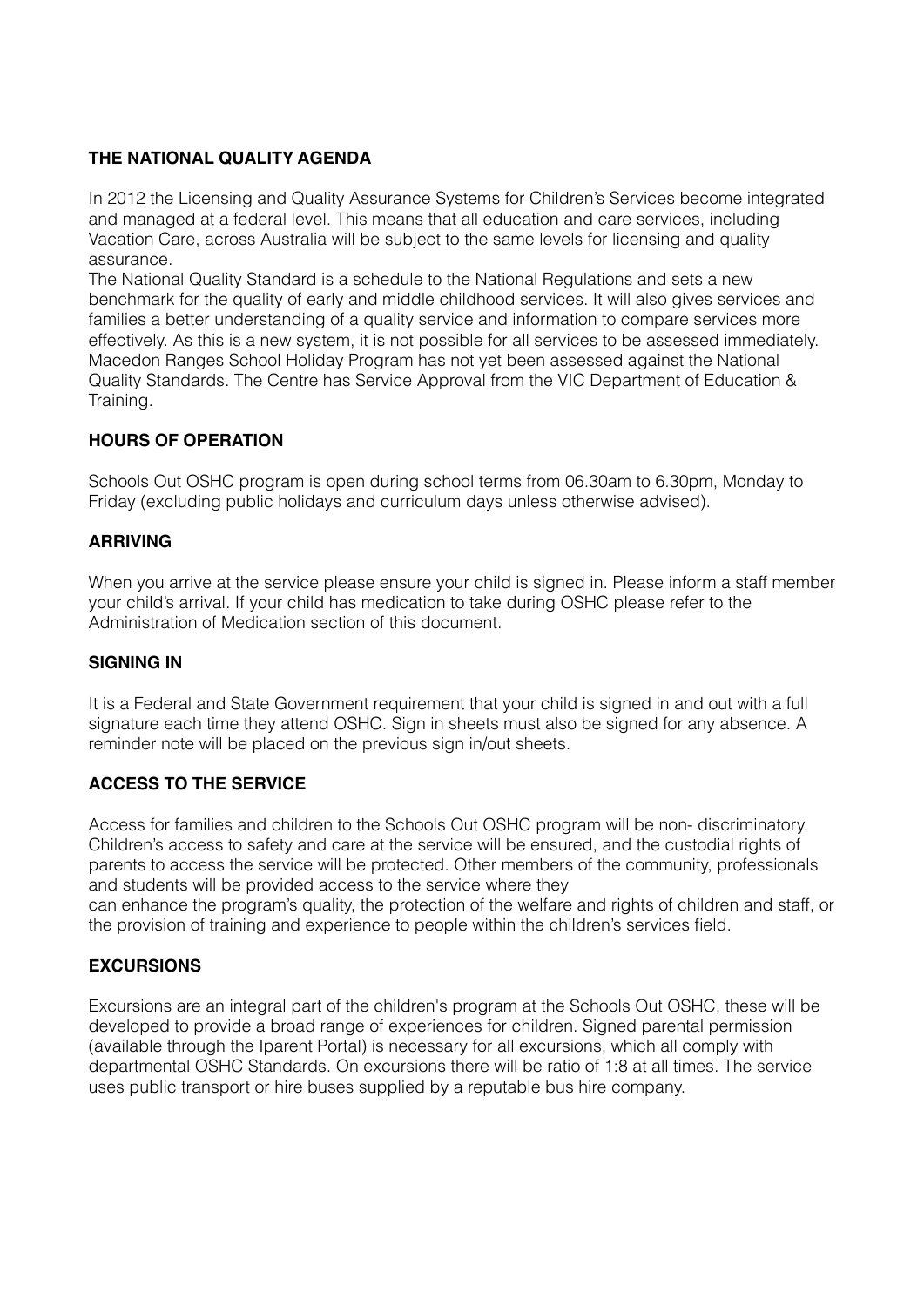#### **BEHAVIOUR MANAGEMENT**

Schools Out OSHC has both behaviour management and non-bullying policies (refer to management policies) designed to encourage children to interact in a sociable and safe way towards other children and staff members. We encourage children to be responsible for their own behaviour and to think about why inappropriate behaviour is unacceptable. Any ongoing unacceptable behaviour will be discussed with the parent/guardian. If inappropriate behaviour continues the child may be asked to leave the service.

## **COMMUNICATION**

Communication with families is an important part of our Service Philosophy. Staff are available to speak with you at drop off/pick up times and notices and other information may be emailed to your designated email address.

#### **GOING HOME**

When collecting your child please: Complete any paperwork (e.g. Permission Notes, Incident Reports) Sign your child out Inform a staff member you have collected your child and are leaving. We have a duty of care to ensure each child is safe and collected by an authorised person. If you wish for someone other than yourself or a legal guardian to collect your child, a separate authorisation must be completed for each additional person. This includes grandparents, relatives and family friends (even parents with children in the Service). This authorisation is included in the Enrolment Form and can be updated at any time via email or message through the Iparent Portal. If someone besides an authorised person will be collecting your child on a particular day, please ensure a staff member has been notified in writing, including the person's full name as recorded on photo identification and their address. We cannot release a child to someone without permission in writing from the parent. Photo identification will be required from any person collecting your child if they are not known to staff.

Policies Schools Out OSHC Program are committed to providing and maintaining a healthy environment for children and staff at all times. Please see a member of staff if you would like to view any policy or procedure. Below are summaries of essential policies and procedures for keeping children, families and staff healthy.

## **HEALTH AND SAFETY**

Nutrition: Children attending Schools Out OSHC will be encouraged to eat food that is nutritious and varied. Breakfast, Afternoon tea, and a late snack is provided for all children attending the program. Healthy eating habits will be encouraged. Children MUST bring a refillable drink bottle every day.

#### **SUN SMART**

Children's Services promote a positive attitude towards skin protection and take effective measures to ensure children and staff safety from the effects of the sun. Children are encouraged to apply sunscreen prior to leaving OSHC in the morning and on arrival in the afternoons. Children and staff are required to wear an appropriate hat. As additional protection, children should wear clothing that covers their shoulders. Should your child be allergic to the common brand of sunscreen we ask that you provide a suitable alternative for your child and that the container is clearly labelled with your child's name.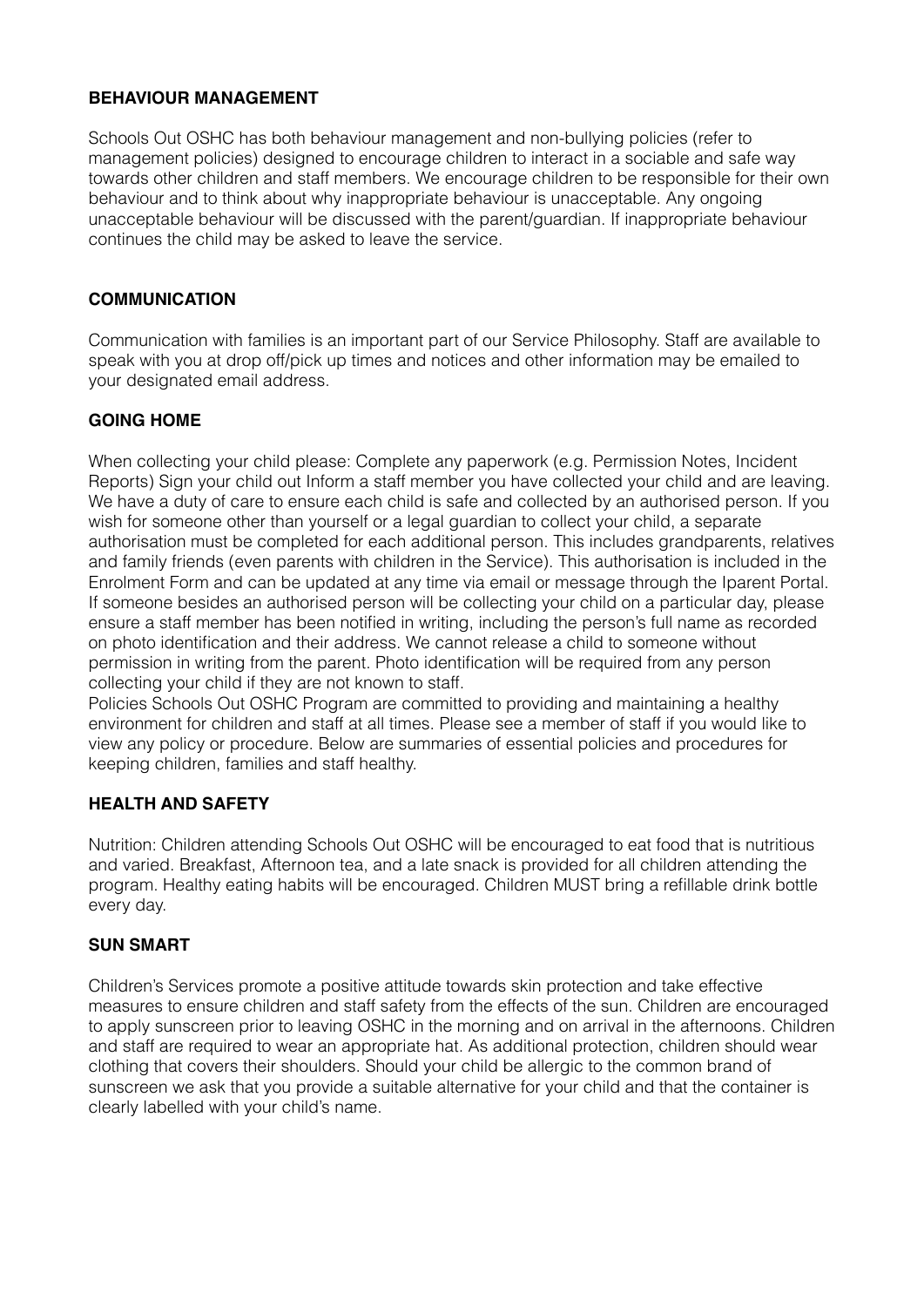## **INCIDENTS AND INJURIES**

Even in the safest environments incidents and injuries can occur as children explore and enjoy the environment. Should your child sustain an injury whilst at the Schools Out OSHC, an Incident Report will be completed by staff, and a parent or guardian will be asked to sign that they have been made aware of the incident. At times Management may decide to contact you to advise you of an incident involving your child. If you cannot be contacted and your child requires urgent medical attention steps will be taken to ensure the wellbeing of your child.

### **ALLERGIES**

Where a child has a known allergy it should be recorded on the enrolment form and all staff made aware of it. Children who require medication for serious allergies (such as anaphylaxis) will not be accepted for care unless the correct medication is provided to staff. Up to date action plans for medical treatment should also be provided to staff, so that immediate and accurate medical attention can be given.

## **ADMINISTRATION AND MEDICATION**

 A separate Medication Administration Form is to be completed for each medication your child requires. All medication must be handed to staff on arrival to be stored in the lockable First Aid Box or the lockable box in the fridge. Medication is not to be left in your child's bag. Completed Medication Administration Forms must be handed to the child's educator on duty in the room. Medication will be administered:

- When a Permission to Administer Medication, Form is completed by an authorised person (i.e. parent, legal guardian, or person nominated by the parent/legal guardian) In an emergency situation as per an approved Medical Action Plan or current First Aid procedures
- All medication must be in the original container, within its use by/expiry date and with the original label attached, in English and legible.
- All prescribed medication, including any herbal/naturopathic medication prescribed by a registered Medical Practitioner, must have a dispensing label that includes the name of the medication, the child's name, date prescribed and dosage. Non-prescription medication will only be administered under the written advice of a registered Medical Practitioner, or verbally in the case of an emergency.
- Staff will administer/apply non-medicated items such as sunscreen, nappy cream, insect repellent if authorisation has been provided by the parent. All non-medicated items must be presented in the original packaging, which must include an expiry date, and will be applied as per the package directions. Paracetamol will be administered if written advice is provided by a registered Medical Practitioner or, in the case of the child having a fever, if the parent has authorised it on the Authorisation Form.
- Where medication is observed by staff as ongoing over a period of time, Management reserves the right to request a letter from a registered medical practitioner to continue to administer the medication to ensure the safety and wellbeing of the child.

#### **IMMUNISATION**

The Centre is required to maintain up to date immunisation records for all children attending Schools Out OSHC. Families are requested to supply proof of immunisation (Immunisation History Statement) upon enrolment and ensure their child's immunisation details remain up to date at all times. We cannot enrol a child unless the parent/guardian has provided documentation that shows the child: Is fully vaccinated for their age, or; Has a medical reason not to be vaccinated, or; Is on the recognised catch-up schedule if their child has fallen behind with their vaccinations. In the event of an outbreak of a disease that can be prevented by a vaccine, we are required to notify the Department of Health of the situation. In some cases, unimmunised children may be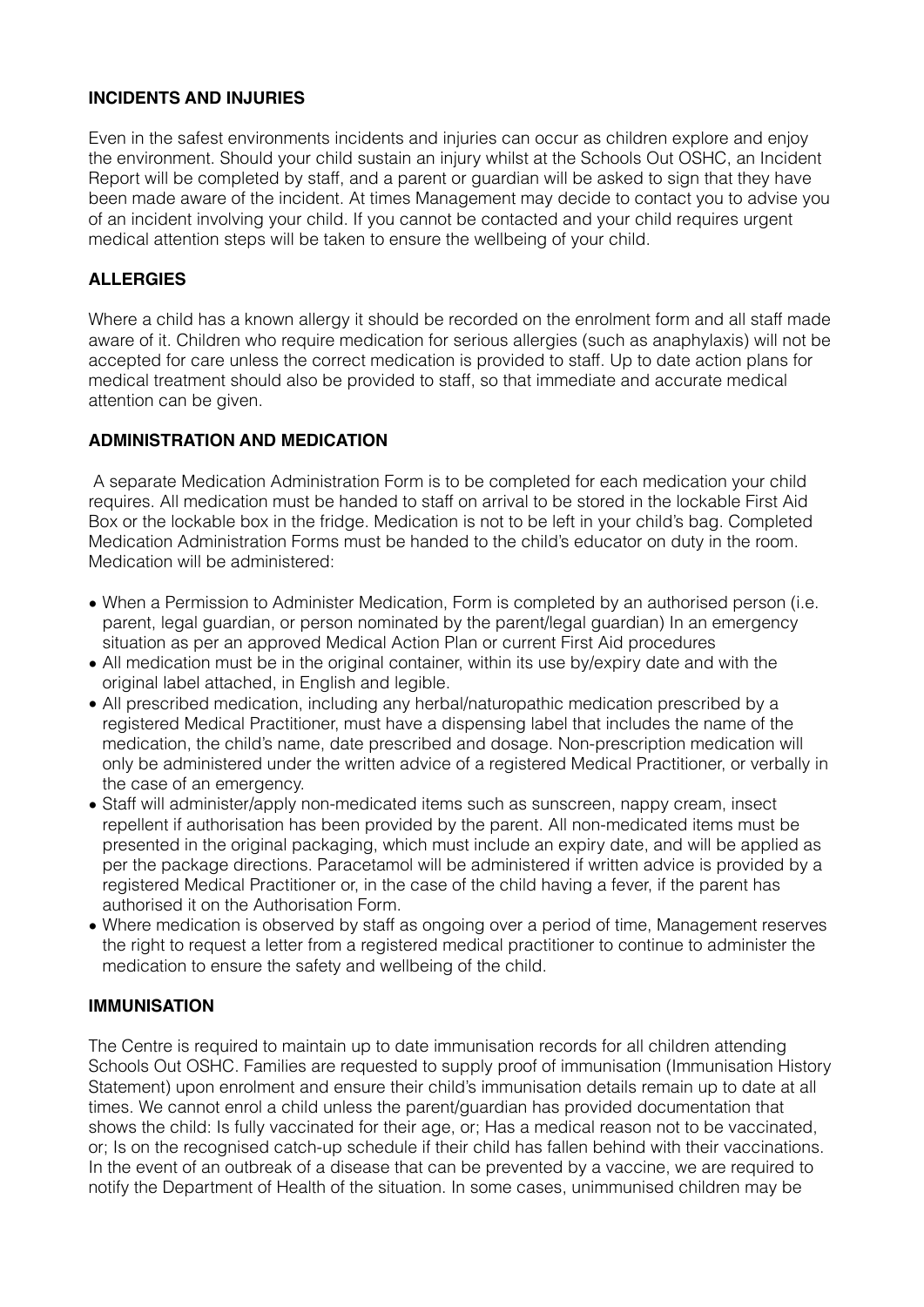required to stay at home for the duration of the outbreak. Please also note that your CCB is linked to your child's immunisation status.

## **SICKNESS AND CHILD CARE**

We ask that if you suspect your child is unwell that you contact the service and advise them of your child's absence due to illness.

The definition of a fever is an armpit (auxiliary) temperature of greater than 38 degrees. Any child with a fever must not be at Schools Out OSHC. If your child presents with any of the symptoms listed below you are required to monitor your child's health for a minimum of 24 hours after the last occurrence of the symptom at home before returning to Schools Out OSHC:

- Vomiting that is persistent two (2) or more vomits
- Temperature / fever Loose bowel motions/diarrhoea for more than two (2) bowel actions Red, swollen or a discharge in the eyes

In the interests of all children and staff attending Schools Out OSHC, Management reserves the right to send home or refuse attendance to any child that is considered unwell or is showing symptoms of an infection or contagious disease. If you are contacted by staff requesting that you collect your child due to ill health, the request has been made after consideration to the needs of the family, welfare of the child and other children and staff in attendance and in consultation with Management. A clearance from a medical practitioner may be requested for any contagious disease before your child can return to care. It is recommended you obtain a Medical Clearance whenever your child attends a doctor. The clearance should include the name of the child, that they are free of illness and the date they are able to next attend care. Please contact Schools Out OSHC if your child has been exposed to or has a communicable disease. Families are notified of any infectious disease at Schools Out OSHC by the placement of a notice near the sign out area.

We work in partnership with the VICTORIAN Department of Health and seek guidance on exclusion periods from the Federal Governments Staying Healthy in Child Care Guidelines.

#### **Please refer to the School's OUT COVID Action plan for more details.**

#### **FEE PAYMENT**

Schools Out OSHC is Approved Service so eligible families can claim the Child Care Benefit (CCB) and/or the Child Care Rebate (CCR) either through a fee reduction or by claiming directly through the Family Assistance Office. Fees are payable in advance (as of the January 2017 program). It is at the discretion of the Children's Services Manager to approve any refunds that may be requested. Fees will apply even if your child is unwell and cannot attend on a booked day.

#### **STAFF AS MANDATORY REPORTERS**

Under child protection laws of Victoria, all staff employed in early childhood and school aged care services are classified as Mandatory Reporters. This means that staff are required by law to report any situation where a child may be at risk of harm. All staff are trained in child protection and act in the best interests of children at all times. Please refer to our Keeping Children Safe Policy for further information.